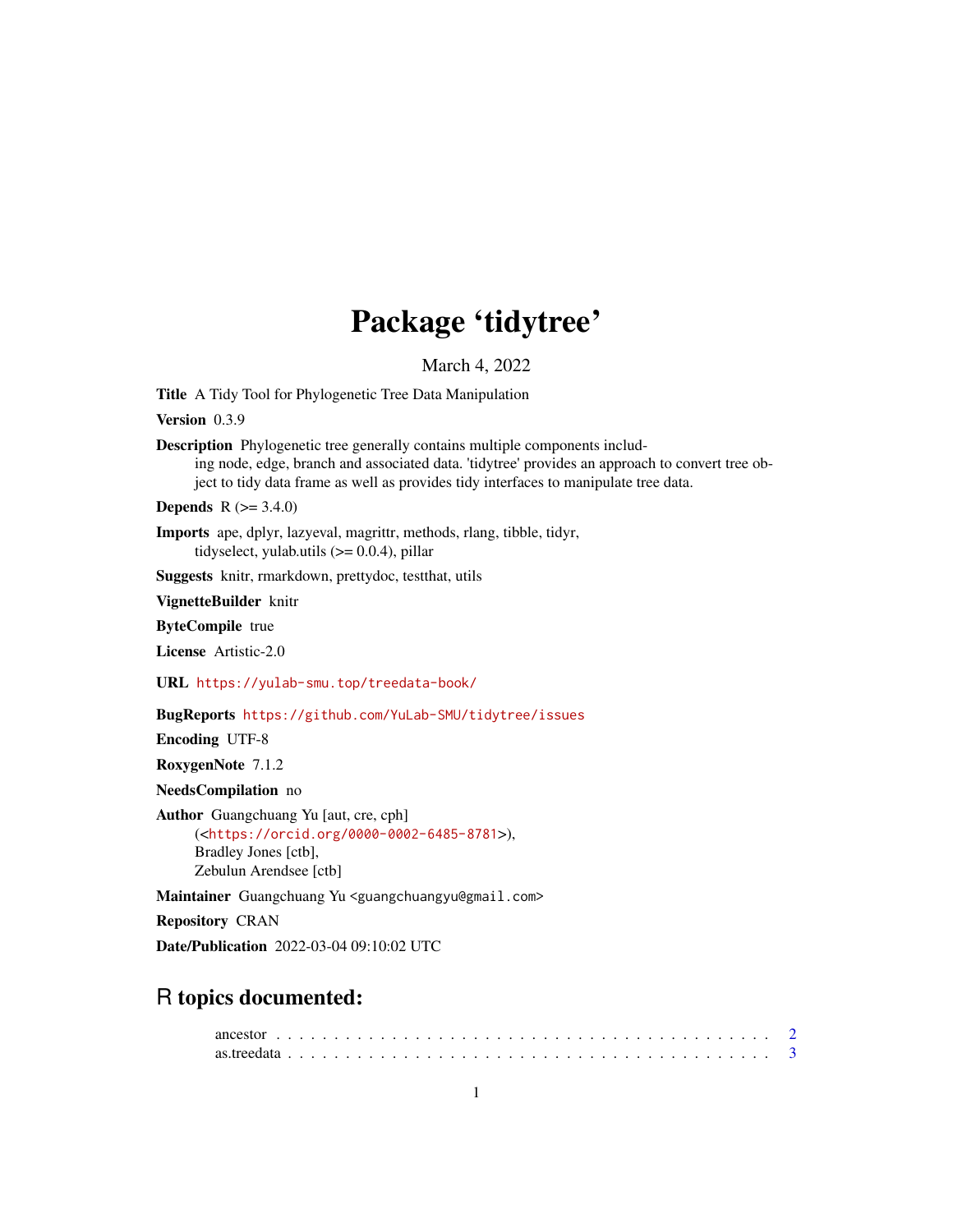#### <span id="page-1-0"></span>2 ancestor and  $\alpha$  ancestor and  $\alpha$  ancestor and  $\alpha$  ancestor and  $\alpha$  ancestor

|  | $\overline{4}$ |
|--|----------------|
|  | -5             |
|  | 6              |
|  | 6              |
|  | $\overline{7}$ |
|  | 7              |
|  | -8             |
|  | 8              |
|  | -9             |
|  | $\sqrt{10}$    |
|  |                |
|  |                |
|  |                |
|  |                |
|  |                |
|  |                |

#### **Index** 2008 **[14](#page-13-0)**

ancestor *ancestor*

# Description

access ancestor data

# Usage

ancestor(.data, .node, ...)

```
## S3 method for class 'tbl_tree'
ancestor(.data, .node, ...)
```
# Arguments

| .data                   | phylo or tbl_tree object |
|-------------------------|--------------------------|
| . node                  | node number              |
| $\cdot$ $\cdot$ $\cdot$ | additional parameters    |

# Value

ancestor data

#### Author(s)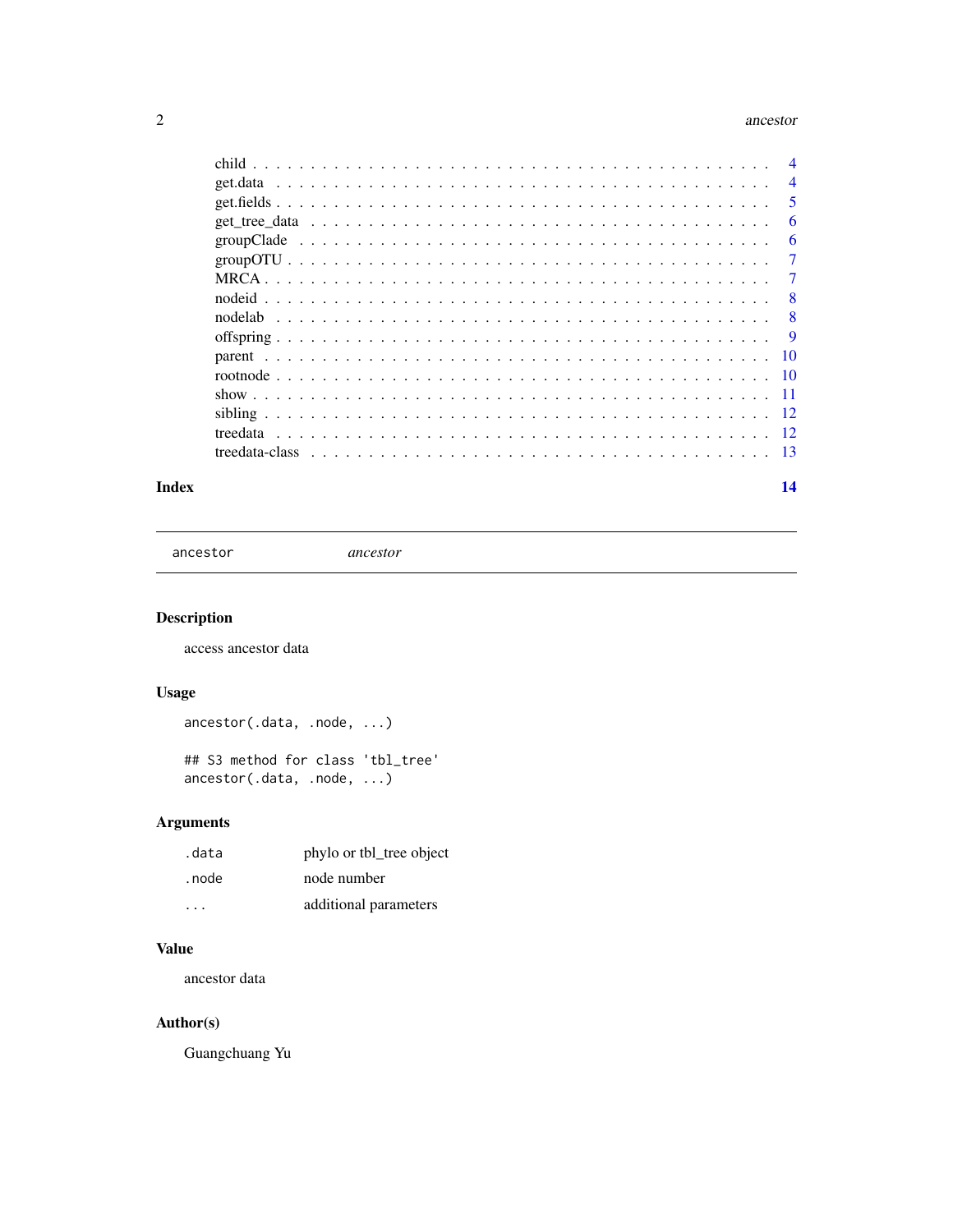#### <span id="page-2-0"></span>as.treedata 3

#### Examples

```
library(ape)
tree <- rtree(4)
x <- as_tibble(tree)
ancestor(x, 3)
```
as.treedata *as.treedata*

# Description

convert a tree object to treedata object

#### Usage

```
as.treedata(tree, ...)
```
## S3 method for class 'tbl\_tree' as.treedata(tree, ...)

#### Arguments

| tree     | tree object           |
|----------|-----------------------|
| $\cdots$ | additional parameters |

#### Value

treedata object

#### Examples

```
library(ape)
set.seed(2017)
tree <- rtree(4)
d <- tibble(label = paste0('t', 1:4),
          train = rnorm(4)x <- as_tibble(tree)
full_join(x, d, by = 'label') %>% as.treedata
```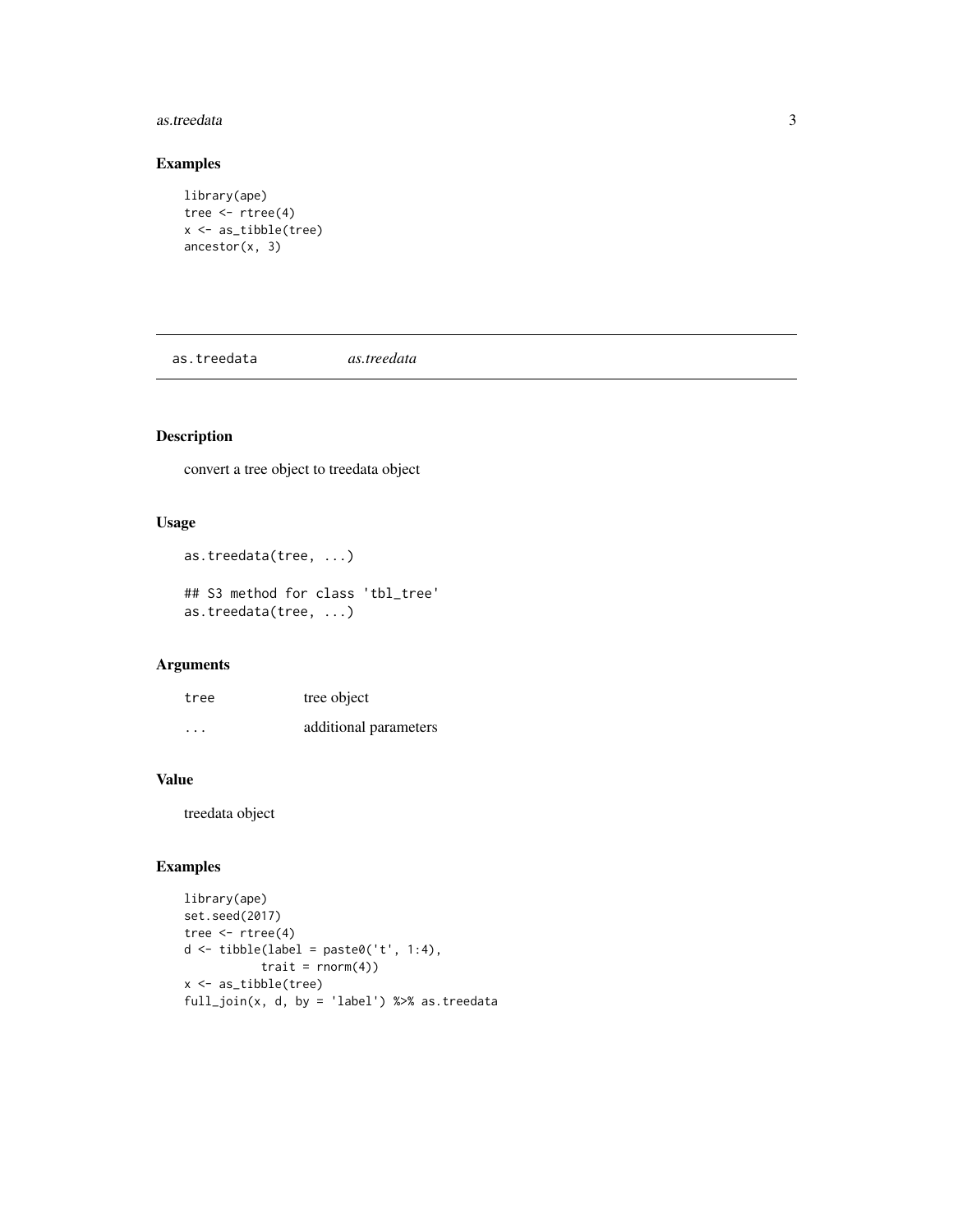<span id="page-3-0"></span>child *child*

#### Description

access child data

#### Usage

```
child(.data, .node, ...)
```
## S3 method for class 'tbl\_tree' child(.data, .node, ...)

#### Arguments

| .data                   | phylo or tbl_tree object |
|-------------------------|--------------------------|
| . node                  | node number              |
| $\cdot$ $\cdot$ $\cdot$ | additional parameters    |

# Value

child data

# Author(s)

Guangchuang Yu

# Examples

```
library(ape)
tree <- rtree(4)
x <- as_tibble(tree)
child(x, 4)
```
get.data *get.data method*

# Description

get.data method get.data method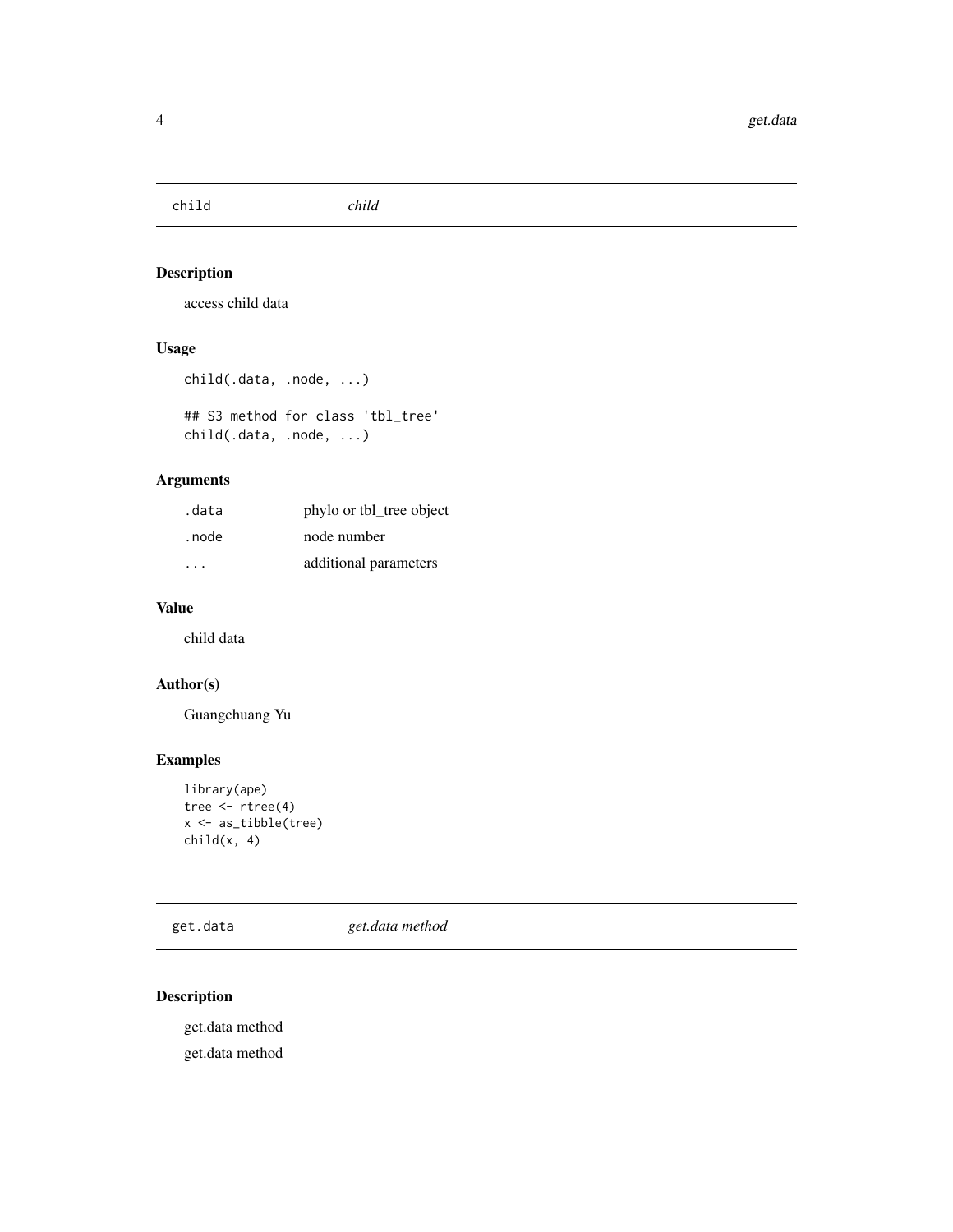#### <span id="page-4-0"></span>get.fields 5

# Usage

get.data(object, ...)

## S4 method for signature 'treedata' get.data(object)

#### Arguments

| object  | treedata object      |
|---------|----------------------|
| $\cdot$ | additional parameter |

#### Value

associated data of phylogeny

# get.fields *get.fields method*

# Description

get.fields method

# Usage

```
get.fields(object, ...)
```
## S4 method for signature 'treedata' get.fields(object)

# Arguments

| object | treedata object      |
|--------|----------------------|
| .      | additional parameter |

#### Value

available annotation variables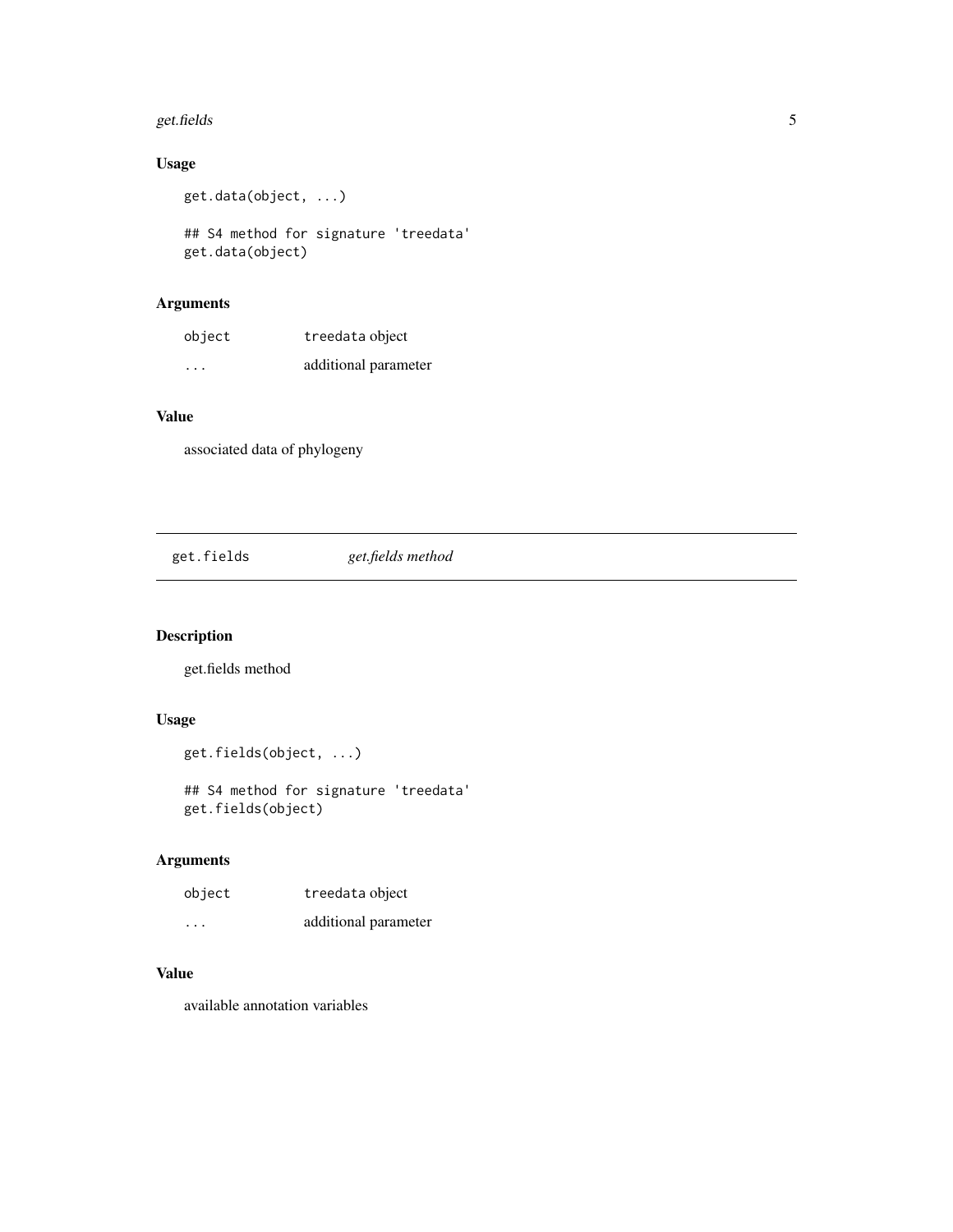<span id="page-5-0"></span>get\_tree\_data *get\_tree\_data*

#### Description

get associated data stored in treedata object

#### Usage

```
get_tree_data(tree_object)
```
#### Arguments

tree\_object a treedata object

#### Value

tbl\_df

#### Author(s)

guangchuang yu

groupClade *groupClade*

# Description

grouping clades

#### Usage

groupClade(.data, .node, ...)

#### Arguments

| .data    | tree object (phylo, treedata, tbl_tree, ggtree etc.) |
|----------|------------------------------------------------------|
| . node   | selected nodes                                       |
| $\cdots$ | additional parameter                                 |

#### Value

updated tree with group information or group index

# Author(s)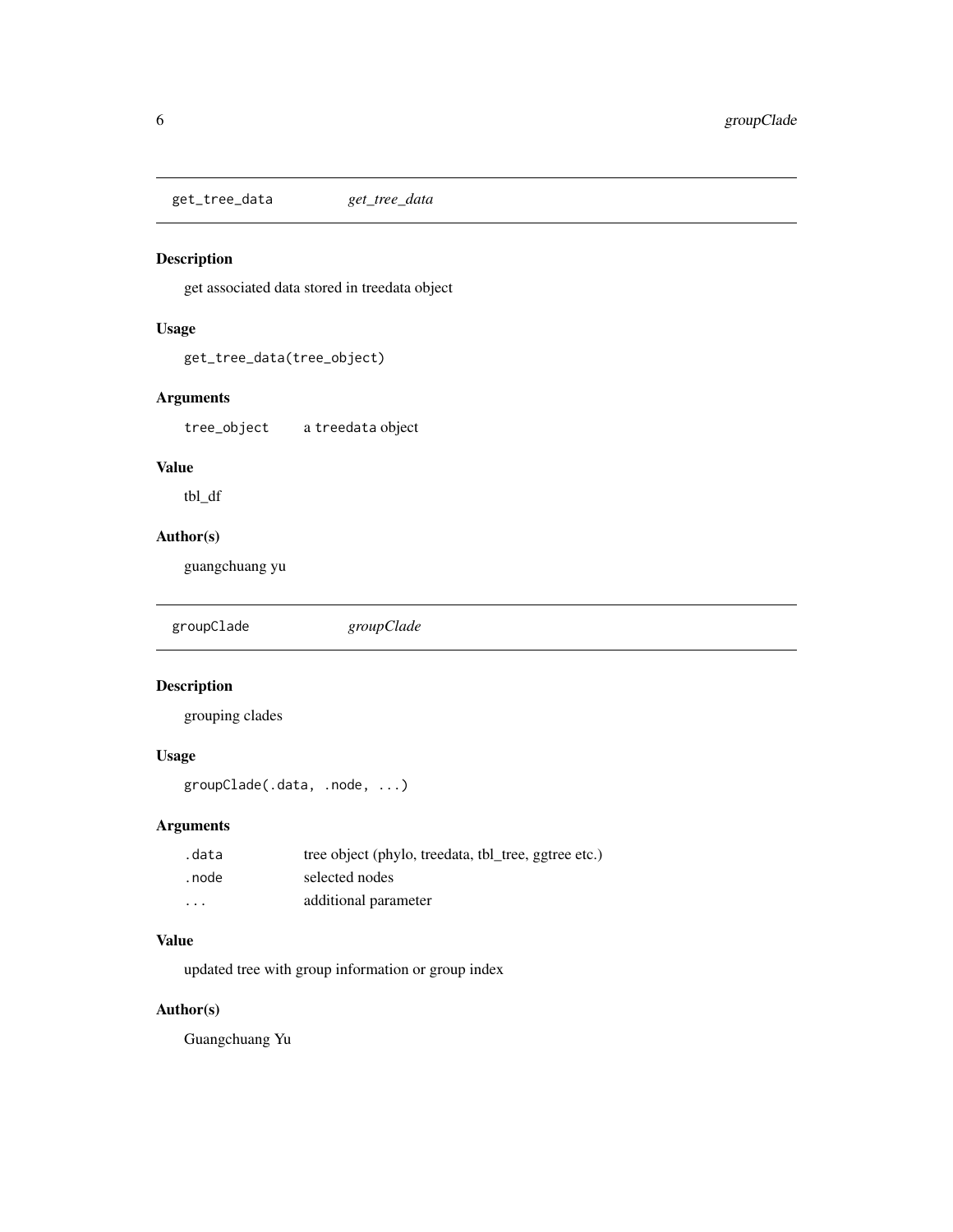<span id="page-6-0"></span>

#### Description

grouping OTUs

#### Usage

groupOTU(.data, .node, ...)

# Arguments

| .data                   | tree object (phylo, treedata, tbl_tree, ggtree etc.) |
|-------------------------|------------------------------------------------------|
| . node                  | selected nodes                                       |
| $\cdot$ $\cdot$ $\cdot$ | additional parameter                                 |

# Value

updated tree with group information or group index

# Author(s)

Guangchuang Yu

| <b>MRCA</b> | <b>MRCA</b> |  |
|-------------|-------------|--|
|             |             |  |

# Description

access most recent common ancestor data

#### Usage

MRCA(.data, ...)

# Arguments

| .data    | phylo or tbl_tree object |
|----------|--------------------------|
| $\cdots$ | additional parameters    |

#### Value

MRCA data

#### Author(s)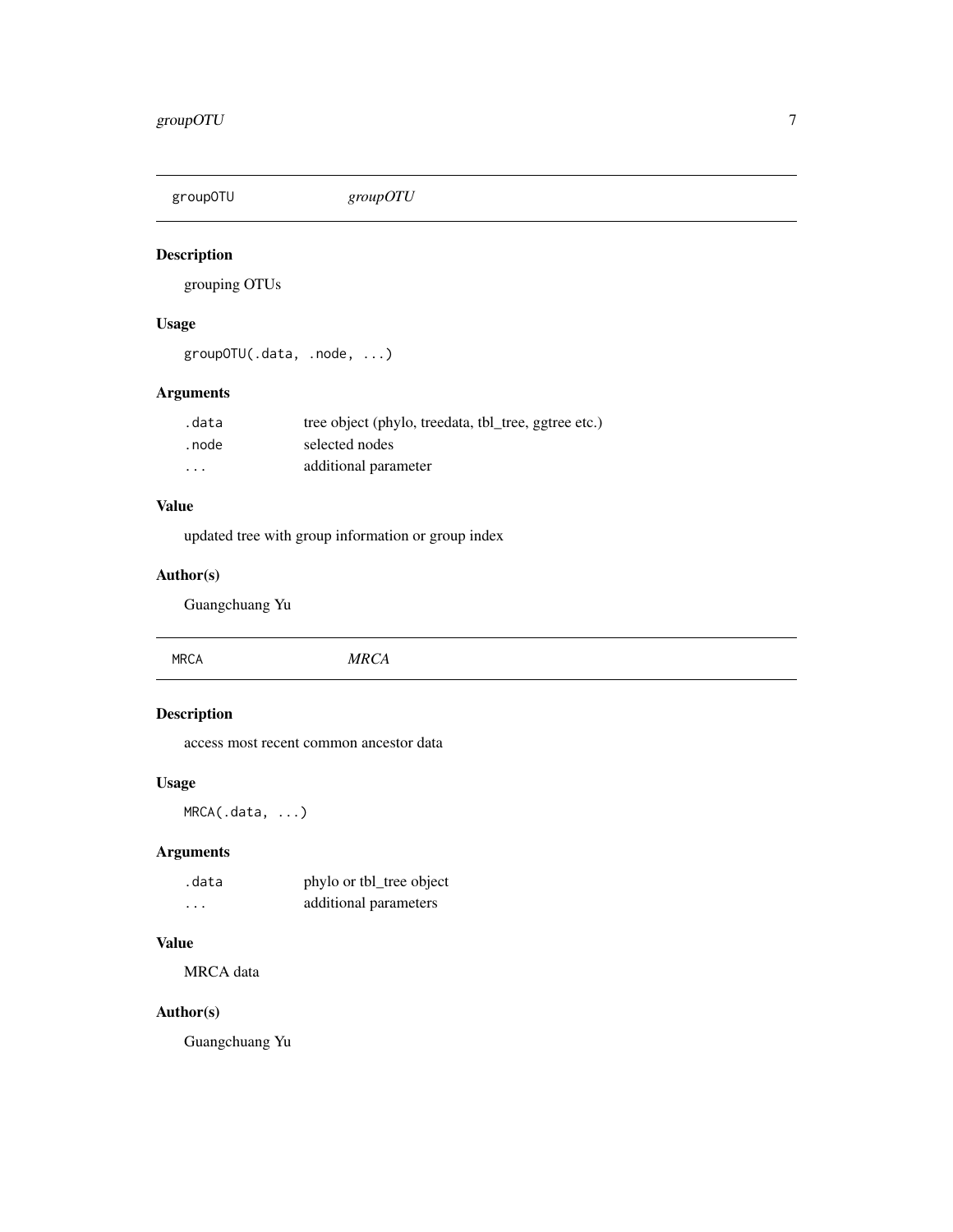<span id="page-7-0"></span>nodeid *nodeid*

# Description

convert tree label to internal node number

# Usage

nodeid(tree, label)

# Arguments

| tree  | tree object       |
|-------|-------------------|
| label | tip/node label(s) |

# Value

node number

#### Author(s)

Guangchuang Yu

| nodelab |
|---------|
|---------|

# Description

convert internal node number tip/node label

#### Usage

nodelab(tree, id)

# Arguments

| tree | tree object |  |
|------|-------------|--|
| id   | node number |  |

#### Value

tip/node label(s)

# Author(s)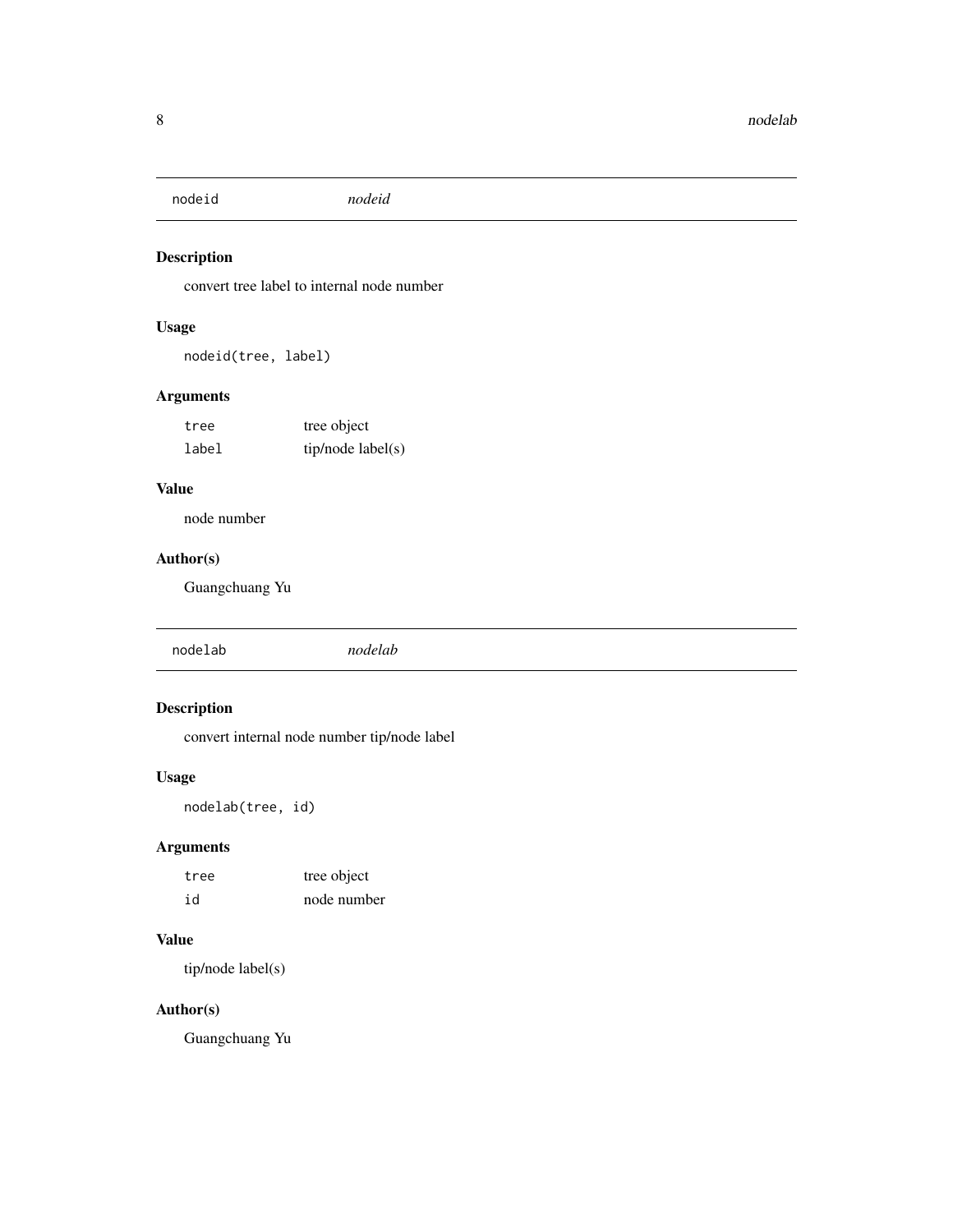<span id="page-8-0"></span>offspring *offspring*

# Description

access offspring data

# Usage

```
offspring(.data, .node, tiponly, self_include, ...)
## S3 method for class 'tbl_tree'
offspring(.data, .node, tiponly = FALSE, self_include = FALSE, ...)
```
#### Arguments

| .data        | phylo or tbl tree object                                              |
|--------------|-----------------------------------------------------------------------|
| . node       | node number                                                           |
| tiponly      | whether only return tip nodes                                         |
| self_include | whether include the input node, only applicable for tipsnly $=$ FALSE |
| $\cdots$     | additional parameters                                                 |

# Value

offspring data

#### Author(s)

Guangchuang Yu

#### Examples

```
library(ape)
tree <- rtree(4)
x <- as_tibble(tree)
offspring(x, 4)
```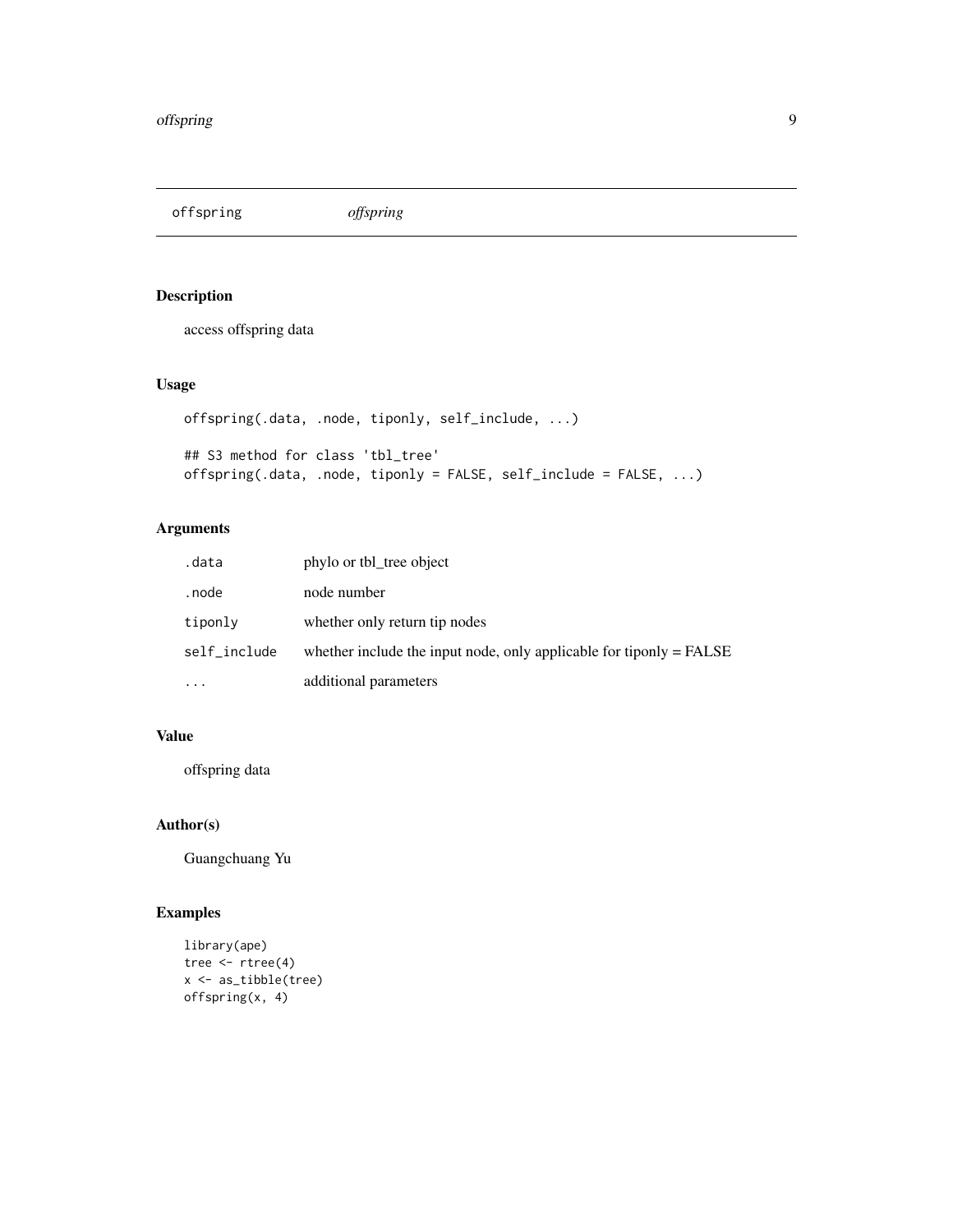<span id="page-9-0"></span>parent *parent*

#### Description

access parent data

#### Usage

```
parent(.data, .node, ...)
```
## S3 method for class 'tbl\_tree' parent(.data, .node, ...)

#### Arguments

| .data  | phylo or tbl_tree object |
|--------|--------------------------|
| . node | node number              |
| .      | additional parameters    |

# Value

parent data

#### Author(s)

Guangchuang Yu

# Examples

```
library(ape)
tree \leftarrow rtree(4)
x <- as_tibble(tree)
parent(x, 2)
```
rootnode *rootnode*

# Description

access root node data

#### Usage

rootnode(.data, ...)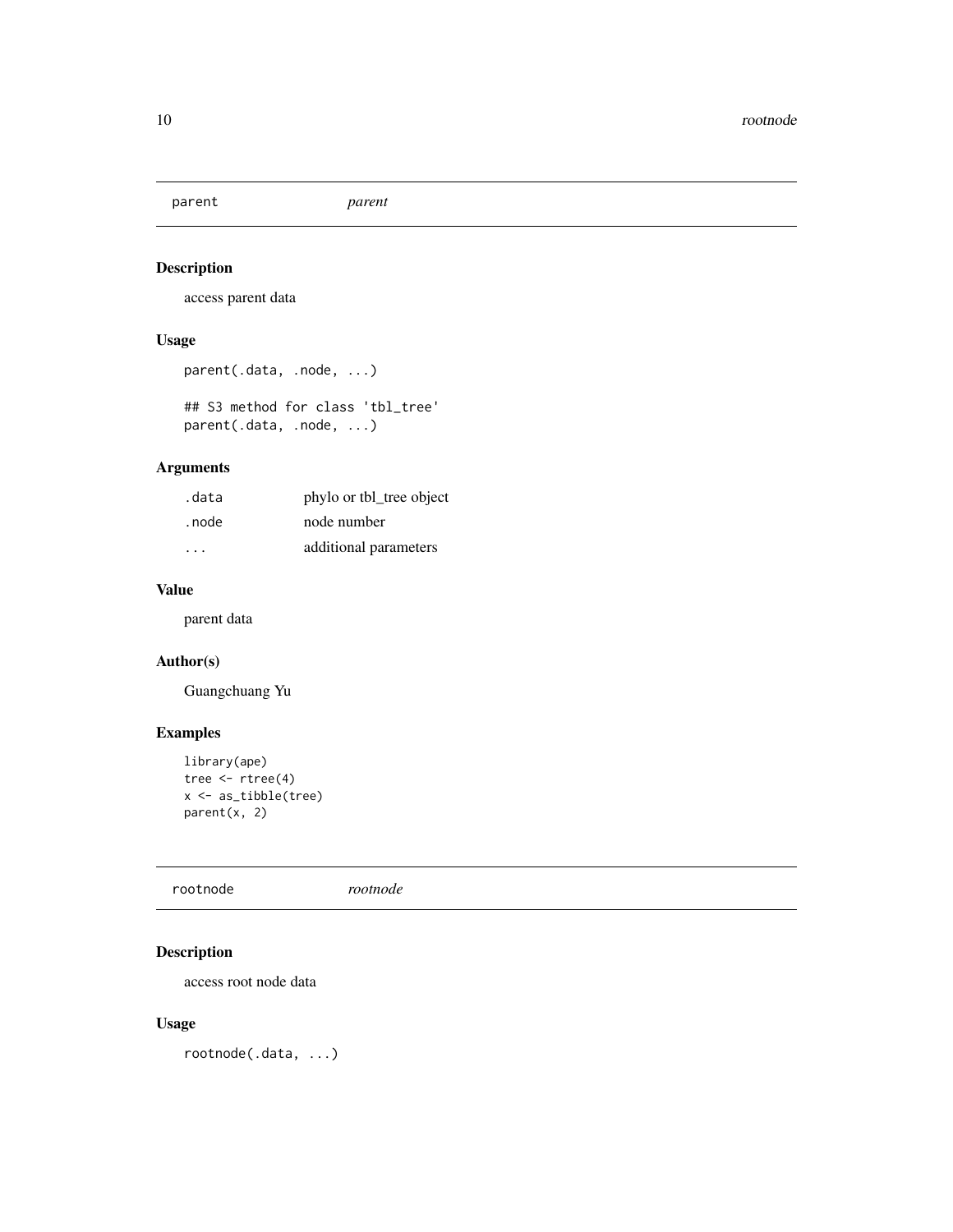#### <span id="page-10-0"></span> $s$ how  $11$

# Arguments

| .data | phylo or tbl_tree object |
|-------|--------------------------|
| .     | additional parameters    |

## Value

root node data

# Author(s)

Guangchuang Yu

show *show method*

# Description

show method for treedata instance

# Usage

show(object)

# Arguments

object treedata object

#### Value

print info

# Author(s)

Guangchuang Yu <https://guangchuangyu.github.io>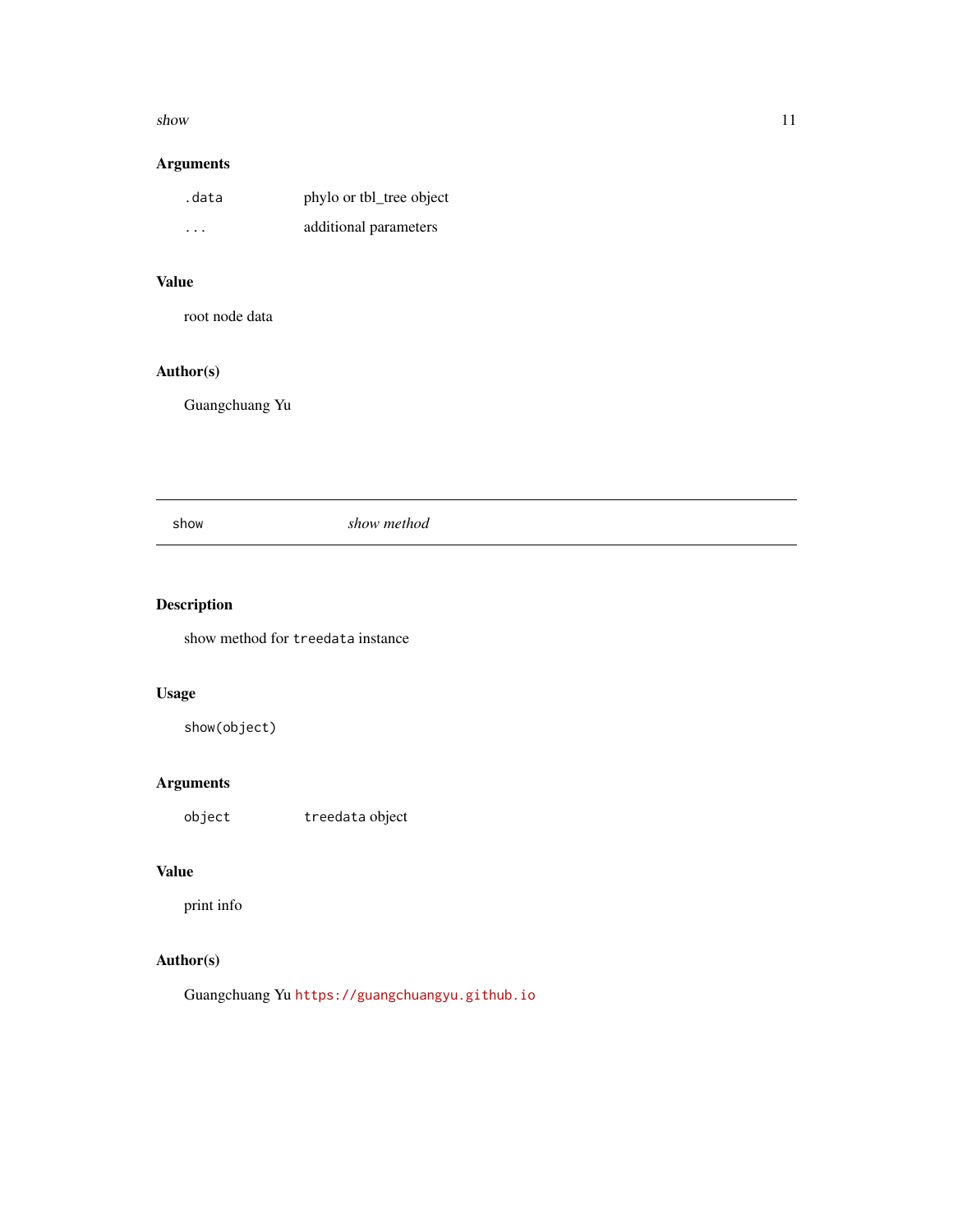<span id="page-11-0"></span>sibling *sibling*

#### Description

access sibling data

# Usage

sibling(.data, ...)

# Arguments

| .data                   | phylo or tbl_tree object |
|-------------------------|--------------------------|
| $\cdot$ $\cdot$ $\cdot$ | additional parameters    |

# Value

sibling

# Author(s)

Guangchuang Yu

| treedata | $\cdots$<br>гииш |  |  |
|----------|------------------|--|--|
|          |                  |  |  |

# Description

treedata object contructor

# Usage

treedata(...)

# Arguments

... parameters

### Value

treedata object

#### Author(s)

guangchuang yu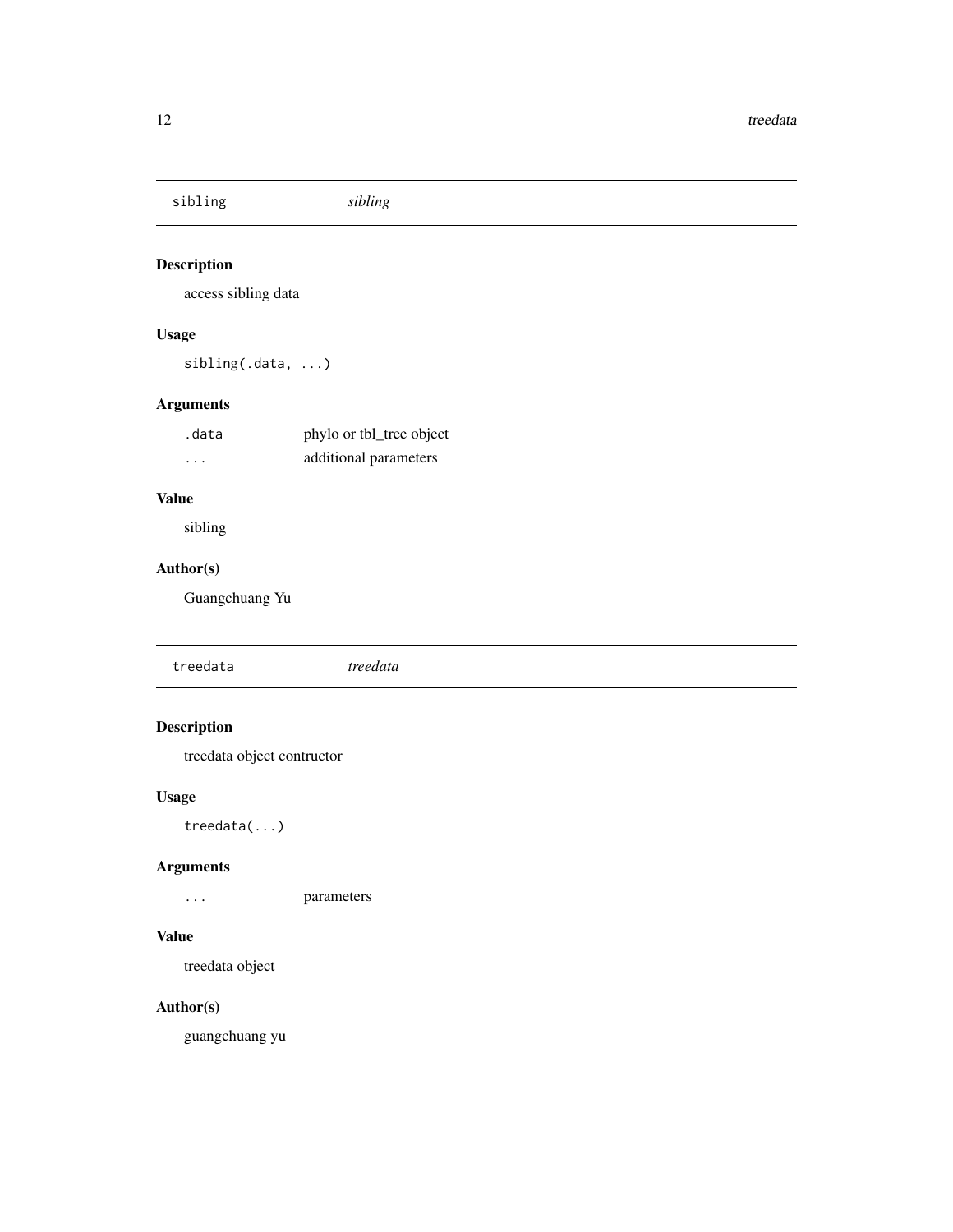<span id="page-12-0"></span>

#### Description

Class "treedata" This class stores phylogenetic tree with associated data

#### Slots

file tree file treetext newick tree string phylo phylo object for tree structure data associated data extraInfo extra information, reserve for merge\_tree tip\_seq tip sequences anc\_seq ancestral sequences seq\_type sequence type, one of NT or AA tipseq\_file tip sequence file ancseq\_file ancestral sequence file

info extra information, e.g. metadata, software version etc.

#### Author(s)

Guangchuang Yu <https://guangchuangyu.github.io>